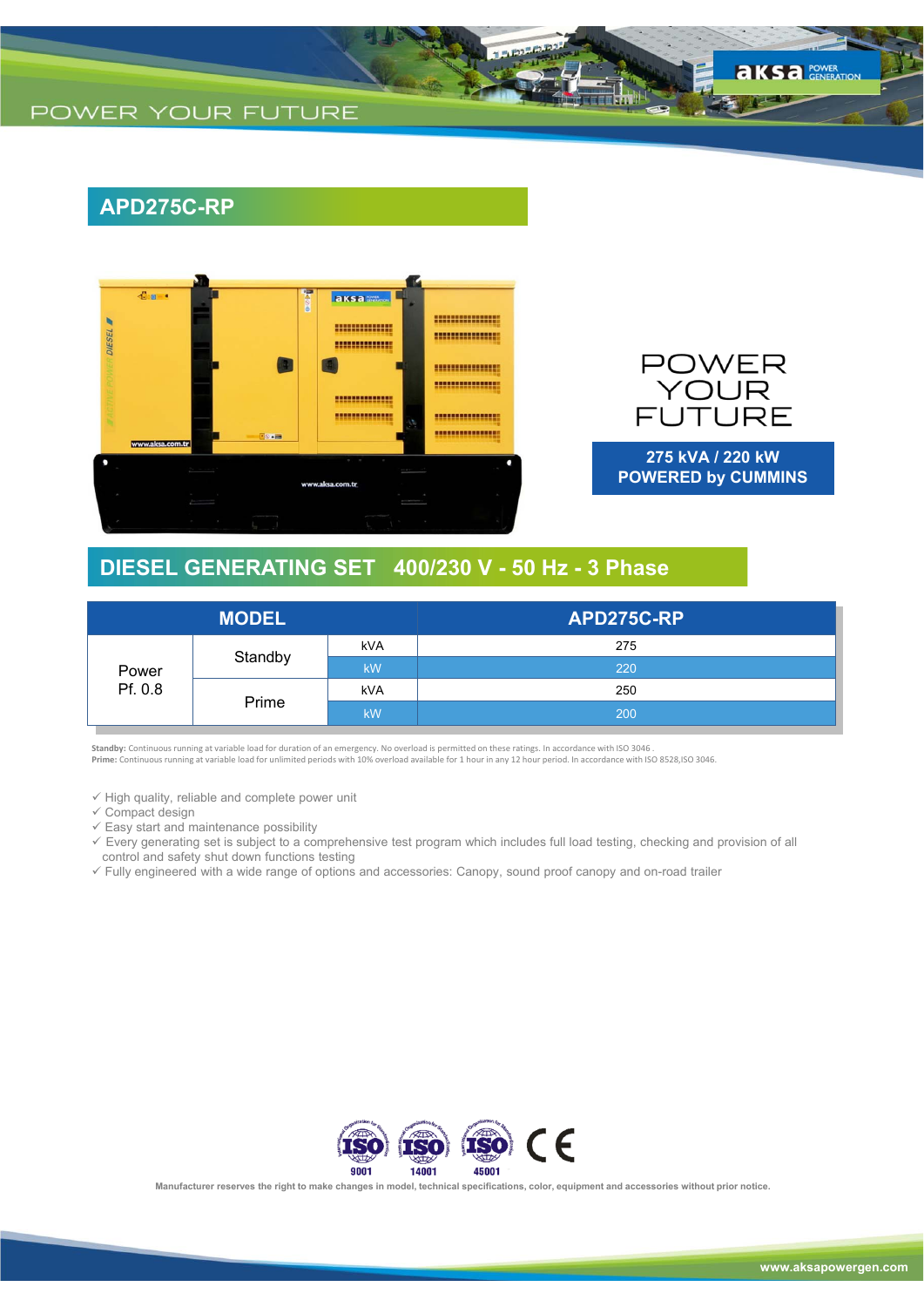# POWER YOUR FUTURE

# **ENGINE**

| <b>CUMMINS</b>                |                     |                                    |  |  |  |  |
|-------------------------------|---------------------|------------------------------------|--|--|--|--|
| Model                         |                     | 6LTAA8.9G2                         |  |  |  |  |
| <b>Engine Power Output</b>    | <b>kWm</b>          | 240                                |  |  |  |  |
| at rated rpm                  | <b>HP</b>           | 322                                |  |  |  |  |
| Aspiration and Cooling        |                     | Turbocharged and Charge Air Cooled |  |  |  |  |
| <b>Total Displacement</b>     | Litre               | 8.9                                |  |  |  |  |
| No. of Cylinders and Build    |                     | 6- Inline                          |  |  |  |  |
| <b>Engine Speed</b>           | rpm                 | 1500                               |  |  |  |  |
| Bore and Stroke               | mmxmm               | 114x145                            |  |  |  |  |
| <b>Compression Ratio</b>      |                     | 16.6:1                             |  |  |  |  |
| Governor                      |                     | Electronic                         |  |  |  |  |
| Fuel Consumption at full load | L/hr                | 53                                 |  |  |  |  |
| <b>Fuel Tank Capacity</b>     | Litre               | Canopy: 1100                       |  |  |  |  |
| <b>Oil Capacity</b>           | Litre               | 27.6                               |  |  |  |  |
| <b>Coolant Capacity</b>       | Litre               | 46.1                               |  |  |  |  |
| <b>Radiator Cooling Air</b>   | $m^3/m$ in          | 475                                |  |  |  |  |
| Air Intake - Engine           | $m^3/m$ in          | 15.24                              |  |  |  |  |
| <b>Exhaust Gas Flow</b>       | m <sup>3</sup> /min | 38.04                              |  |  |  |  |
| Sound Level(1M)               | dBA                 | 85                                 |  |  |  |  |
| Sound Level(7M)               | <b>dBA</b>          | 72                                 |  |  |  |  |

 $\checkmark$  Heavy duty Cummins diesel engine

 $\checkmark$  Four stroke, water cooled, turbocharged & intercooled

 $\checkmark$  Direct injection fuel system

 $\checkmark$  Electronic Governor system

- 12/24 V D.C. starter and charge alternator
- $\checkmark$  Replaceable fuel filter, oil filter and dry element air filter
- $\checkmark$  Cooling radiator and fan
- $\checkmark$  Starter battery (with lead acid) including Rack and Cables
- $\checkmark$  Flexible fuel connection hoses and manual oil sump drain valve
- $\checkmark$  Industrial capacity exhaust silencer and steel bellows
- $\checkmark$  Jacket water heater(at automatic models)
- $\checkmark$  Operation manuals and circuit diagram documents

# **ALTERNATOR**

| Design                                       | Brushless single bearing, revolving field                |
|----------------------------------------------|----------------------------------------------------------|
| Stator                                       | 2/3 pitch                                                |
| Rotor                                        | Single bearing, flexible disc                            |
| <b>Insulation System</b>                     | Class H                                                  |
| <b>Standard Temperature Rise</b>             | 125 - 163°C Continuous                                   |
| <b>Exciter Type</b>                          | <b>Self Excited</b>                                      |
| <b>Phase Rotation</b>                        | A(U), B(V), C(W)                                         |
| <b>Alternator Cooling</b>                    | Direct drive centrifugal blower fan                      |
| <b>AC Waveform Total Harmonic Distortion</b> | No load < 1.5%. Non distorting balanced linear load < 5% |
| Telephone Influence Factor (TIF)             | <50 per NEMA MG1-22.43                                   |
| Telephone Harmonic Factor (THF)              | <2%                                                      |

 $\checkmark$  Brushless, single bearing system, flexible disc, 4 poles

 $\checkmark$  Insulation class H

 $\checkmark$  Standard degree of protection IP22 (\*IP23 is available.)

 $\checkmark$  Self-exciting and self-regulating

- $\checkmark$  Impregnation with tropicalised epoxy varnish
- $\checkmark$  Solid state Automatic Voltage Regulator
- $\checkmark$  Stator winding with 2/3 pitch for improved harmonics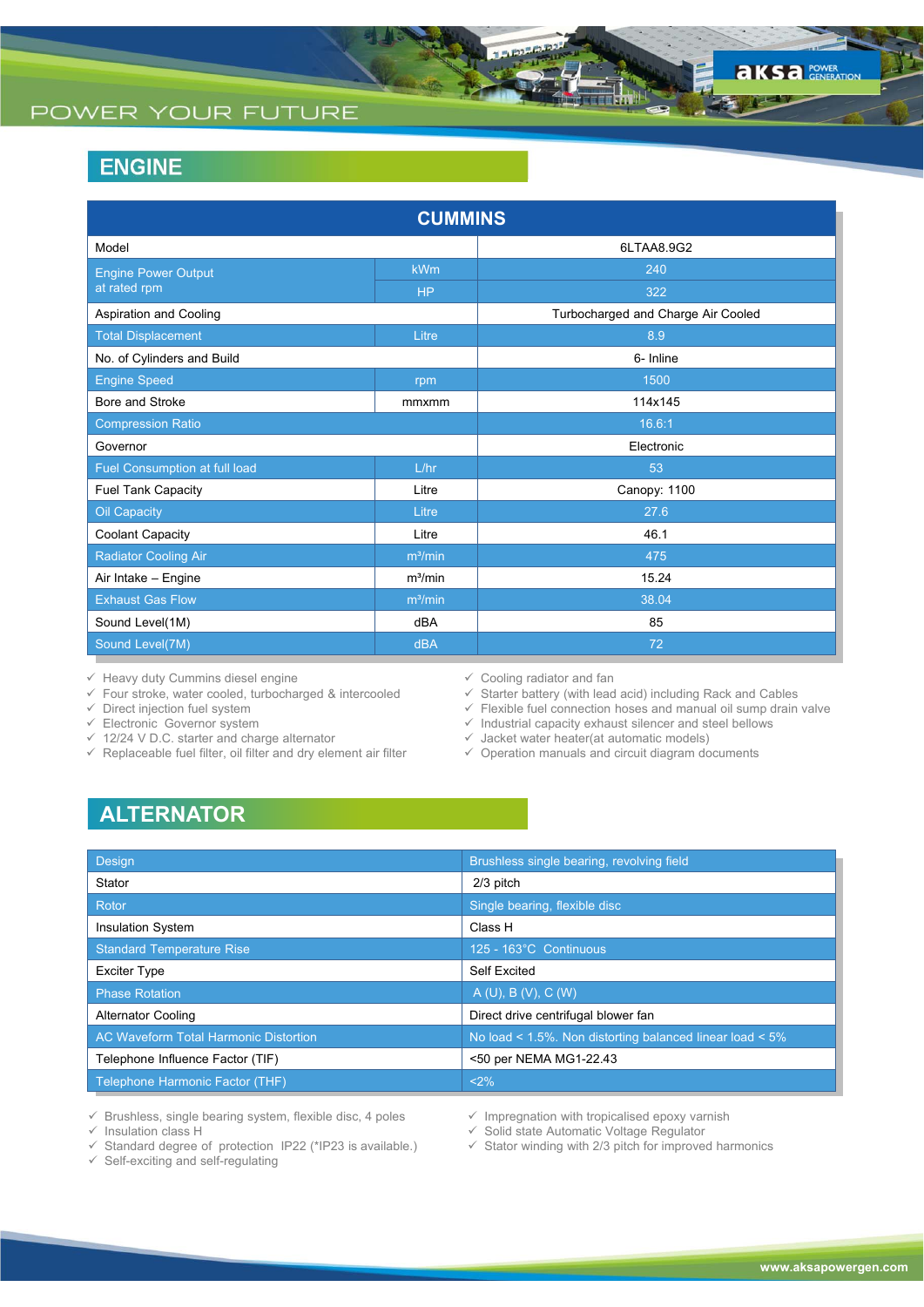### **CONTROL SYSTEM**

Control supervision and protection panel is mounted on the genset base frame. The control panel is equipped as follows:

### **1. Auto Mains Failure Control Panel**

Panel equipments:

- $\checkmark$  Control with AMF module
- $\checkmark$  Static battery charger
- $\checkmark$  Emergency stop push button

### **a) Generating set control module DSE 7320 features:**

- The module is used to monitor a mains supply and starts and stops a standby generating set
- Micro-processor based design
- $\checkmark$  Automatic control of mains and generator contactors
- $\checkmark$  Monitors engine performance and AC power output
- $\checkmark$  LED alarm indication
- $\checkmark$  Front panel configuration of timers and alarm trip points
- $\checkmark$  Easy push button control STOP/RESET - MANUAL –TEST- AUTO – MUTE ALARM – START

### **b) Metering via LED display:**

- $\checkmark$  Generator Volts (L-L / L-N)
- $\checkmark$  Engine oil pressure (PSI-Bar)
- Generator Ampere (L1,L2,L3)
- $\checkmark$  Engine temperature (°C&°F)
- $\checkmark$  Generator Frequency (Hz)  $\checkmark$  Plant battery volts
- $\checkmark$  Engine hours run
- $\checkmark$  Mains Volts (Ph-Ph/Ph-N)
- Generator kVA, kWh
- $\checkmark$  Generator kW as % of rated kW setting
- Generator Cos (σ)

### $\checkmark$  Start and Stop Failure  $\checkmark$  Charge fail

Over Current

**c) Alarms:**

- Under / Over Generator Voltage
- Low Oil Pressure
- $\checkmark$  Emergency stop
- $\checkmark$  High engine temperature

 Over and Under Speed  $\checkmark$  Low and High Battery Volt.

- $\times$  kW overload
- Unbalanced load
- $\checkmark$  Independent earth fault trip

#### **d) LED indications**

- Four configurable LED's like:
- $\checkmark$  Mains available
- $\checkmark$  Generator available
- $\checkmark$  Mains on load
- Generator on load

### **2. Power Outlet Terminal Board Mounted on the Genset Base Frame**

### **OPTIONAL EQUIPMENTS**

### **Diesel Engine**

 $\checkmark$  Oil heater

### **Alternator**

- 3/4 Pole Output Circuit Breaker
- $\checkmark$  Anti-condensation Heater

### **Panel**

- $\checkmark$  Charge ammeter
- Transfer Switch 3 Pole
- $\checkmark$  Transfer Switch 4 Pole
- $\checkmark$  Earth Fault , single set

### **Accessories**

- $\checkmark$  Bulk fuel tank
- $\checkmark$  Automatic filling system
- $\checkmark$  Fuel-water separator filter
- $\checkmark$  Low fuel level alarm
- $\checkmark$  Residential silencer
- $\checkmark$  Enclosure or sound proof canopy
- $\times$  Trailer
- $\checkmark$  Manual oil drain pump
- $\checkmark$  Tool kit for maintenance



**DSE 7320**